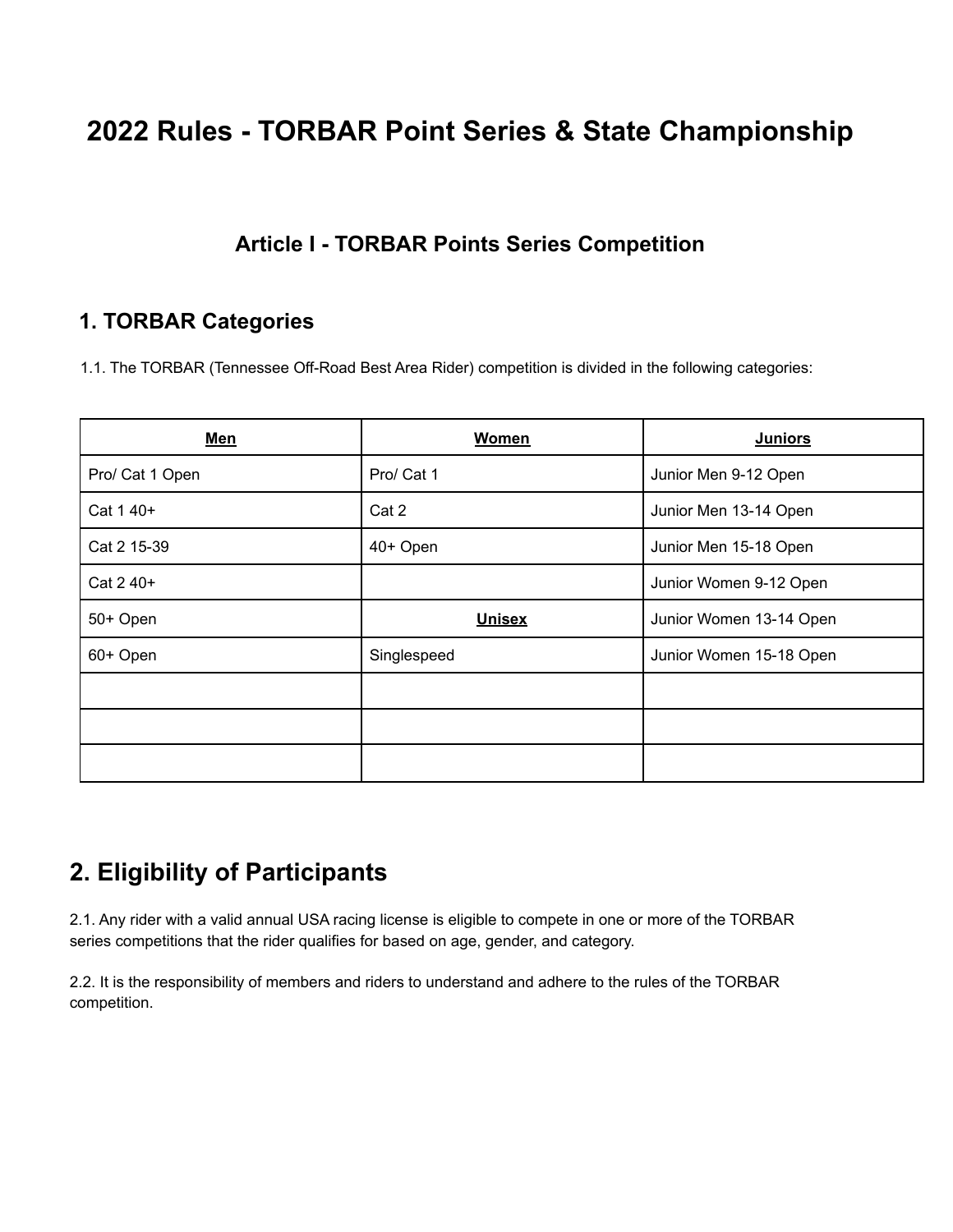## **3. Requirements of BAR Points Races**

3.1 Event must be a USAC approved and permitted race.

3.4. Event must take place on a Saturday, Sunday, or National Holiday.

3.5. Event promoter(s) must pay a \$2.00 per rider fee to TBRA for every participant registered in every event. There is a TBRA fee of \$1.00 per rider that must be paid for every participant registered in a non-points series event listed on the website. If multiple races are held on the same day only one TBRA fee will be collected for each unique person on that day.

3.6. Event Promoters must provide a date deposit of \$50 for each race date that they wish to promote during the year by March 1<sup>st</sup> of each year. This is a deposit only and will be deducted from the total TBRA fees following the race. If the event is cancelled the date deposit will be forfeited with the exception of situations beyond the promoter's control like acts of God. Each situation will be evaluated by the TBRA board to determine if a deposit will be refunded. In the event that the date deposit is not received by the March 1<sup>st</sup> deadline, that calendar date shall be considered available to other promoters should they wish to promote an event on that date.

3.7. Event Promoters will make provisions to allow all members of a TBRA TORBAR competition category to compete in a single event (i.e. Men Cat 2 15-39 as opposed to Men Cat 2 15-29 and Men Cat 2 30-39 as separate events). This does not mean, however, that all events must have races for each TORBAR Category.

3.8. Event must be announced and publicized as follows:

3.8.1 The deadline for adding a TORBAR Point Series races to the calendar is March 1<sup>st</sup>. Races added after the March 1<sup>st</sup> deadline can be added to the calendar, but they will not be

designated as point series races.

3.8.2. Race announcements must be available for posting on the USAC or promoting club website no less than 45 days before the event. All race announcements must be with the TBRA Mountain Bike Director for TBRA approval prior to this 45 day period.

3.8.3. Race announcements must display the TBRA logo.

3.9. Event promoters must provide the TBRA Mountain Bike Director and TBRA Webmaster with event results including, at a minimum, each scored rider's name as it appears on his/her license, license number, and team or club name within one week of the close of the event in order to keep the website current.

3.10. Events of promoters who are unable to adhere to, or who on race day do not correctly apply these requirements will be placed on probation and if the events are not run in accordance with these rules the following year, then they will not be allowed to promote TBAR or TORBAR events.

## **4. Awarding TORBAR Points**

4.1 TORBAR points are awarded to the top riders in each race at TBRA events pursuant to the points schedule set out in the appendix to these Rules. Points will be awarded to all riders who hold an annual USA Cycling racing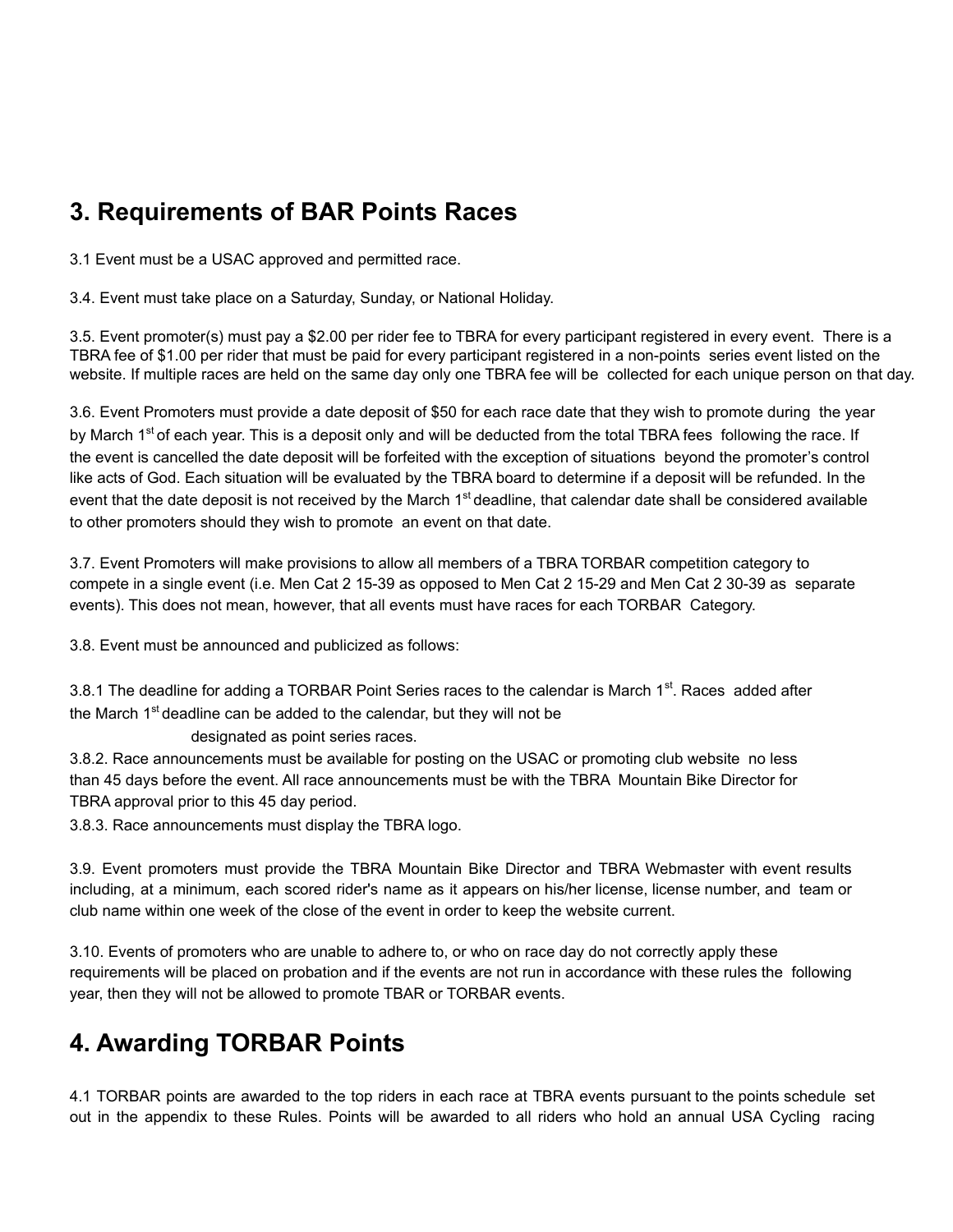license. One day license holders will not receive TORBAR points.

4.2. The website point standings will display all riders who have earned points in a TORBAR race.

4.3. Only riders who meet the eligibility requirements will compete in the TORBAR competition. 4.4

Points Schedule. Located in Points Scale Appendix. Points Scale

4.5 TORBAR positions for each racer shall be the sum of the highest earned-points performances from

a maximum number of events in each MTB discipline separately, as follows:

Cross Country - Best seven (7) races Cross Country Marathon - Best one (1) race Time Trial - Best four (4) races

#### **5. Scoring of the Competition and Interim Results**

5.1. Current point standings will be available on the TBRA website.

5.2. Riders with protests concerning events, scoring, and/or tabulation of scores should direct protests to the TBRA Mountain Series Director no later than 10 days after an event in question or in the case of a scoring question, 10 days before the final awards are made. (NOTE: This protest period does not alter or apply to the rules governing protests pertaining to race results as announced at the event venue by the officials; this paragraph applies only to information and points posted on the website.)

5.3. Each category of competition will be scored on total point accumulation for the TBRA racing season with first place being the largest accumulator of points down to last place being the rider with the least amount of scored points in his or her category.

5.4. In the event of a tie in points, the rider with the most wins in TORBAR series points races will be awarded the higher placing. In the event the riders are still tied, the rider with the most  $2^{nd}$  place finishes will be awarded the higher placing. This will continue until the tie is broken.

#### **6. Winners and Awards**

6.1. Winners of each category will receive a special TORBAR champion's jersey at the final MTB points race of the season.